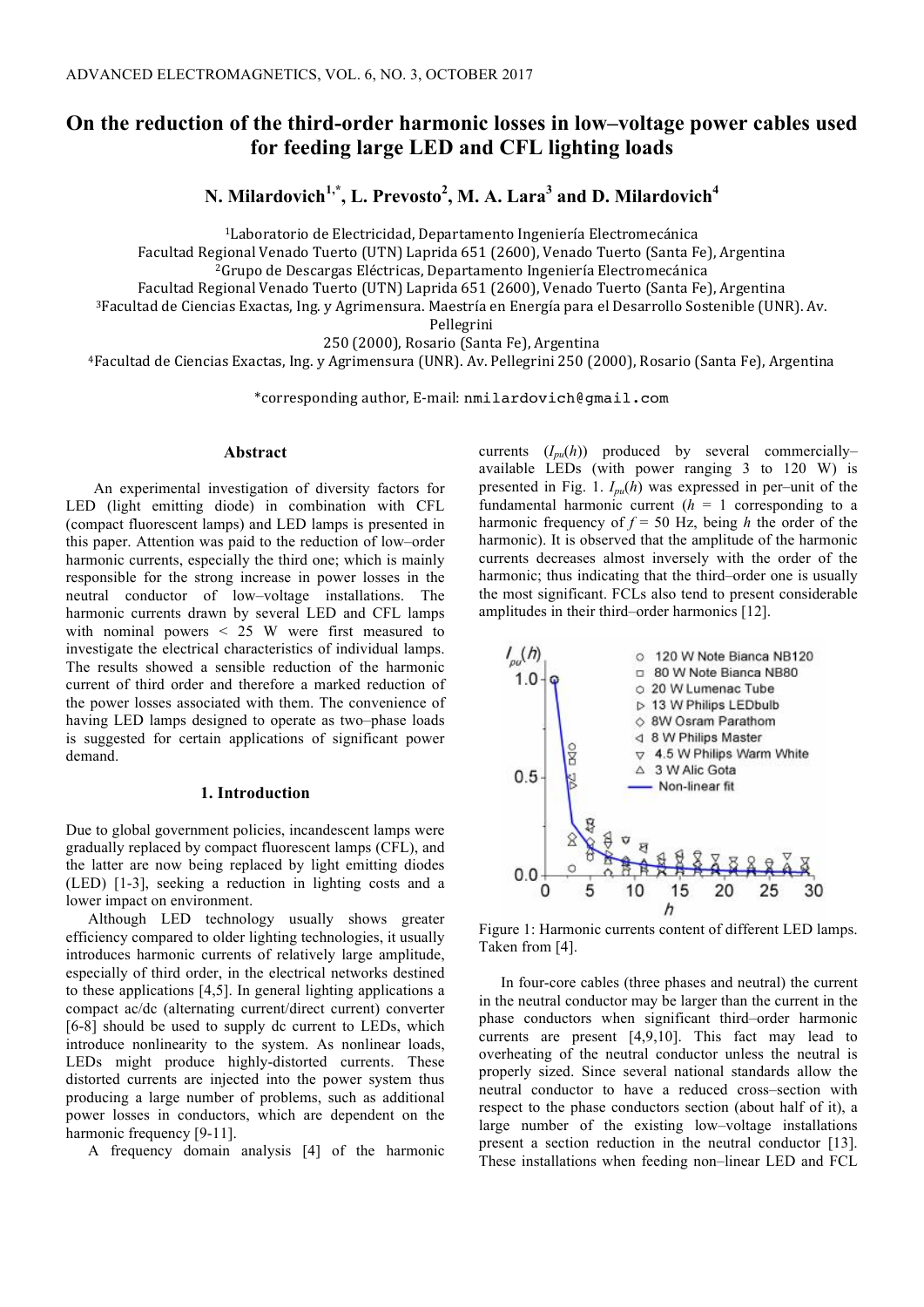loads could present more than twice the losses corresponding to a current without distortion of the same effective value (RMS) as the value of the first harmonic current of the lamp [4].

A large number of research work was done on LED lamps as an energy-efficient lamp, but most of them have been dedicated to design the circuit that links the network to the LED [14,15]. Several other works have focused on the light distribution and visual performance of LED lamps (e.g., [16]), however, a relatively small amount of works focused on the harmonic emissions of LED and CFL lamps and in strategies to reduce the harmonic distortion problem generated by them [12,17].

A research on the diversity factor for combinations of LED lamps with powers in the range 3 to 8 W was presented in [17]. It was found that the diversity factor becomes smaller if a large number of lamps are combined. However, such a reduction was more significant for high–order harmonic currents. In particular a diversity factor close to one for the third–order harmonic was found for the combinations studied. In [12] an investigation was presented on the diversity factor for combinations of LED and FCL lamps. The measurements showed a considerable reduction of the diversity factor for higher harmonic currents but, on the other hand, the low–order harmonics did not show a significant decrease.

In this paper we present a research on the diversity factor with combinations of LED and FCL lamps with powers in the range of 3–23 W. The harmonic emission of the lamps was also studied. Attention was paid to the reduction of low–order harmonics, especially the third one; which is mainly responsible for the strong increase in power losses in the neutral conductor of the low–voltage installations [4]. The results showed that it is possible to significantly reduce the diversity factor for the third harmonic by appropriately combining LED and FCL lamps.

# **2. Experimental method 2.1. Experimental arrangement**

The experimental set–up used to evaluate the diversity factor and the content of harmonic currents in different combinations of LED and CFL lamps are shown in Fig. 2.



Figure 2: Experimental setup for harmonic measurements.

A power quality analyzer (Fluke 435-II) was used in the measurements. In order to match the measuring range of the instrument used to the relatively small currents of the lamp combinations, the currents were measured by using low– inductance (∼ 0.1 mH) coils. It was verified during the measurements that the inductance introduced in the circuit by the coils does not appreciably affects the results. The uncertainty  $(\pm 2 \%)$  in the current measurement due to the position sensitivity of the used flexible current probe was accounted for. The information provided by the instrument was processed through the Powerlog 4.3.1 software.

Technical data for tested LED and CFL lamps, broadly used in general lighting applications with powers varying between 3 and 23 W; are given in Table I.

| Type of<br>lamp<br>(no.) | Trade<br>name | Model/Code       | Nominal<br>power<br>(W) |
|--------------------------|---------------|------------------|-------------------------|
| LED1                     | Alic          | 7798118819944    | 3                       |
| LED <sub>2</sub>         | Silvania      | GLS A 55 Toledo  | 5.5                     |
| LED3                     | Osram         | Parathom         | 8                       |
| LED4                     | Philips       | 8F27A60          | 8                       |
| LED <sub>5</sub>         | Lumenac       | $A - 60 - 8/830$ | 8                       |
| LED <sub>6</sub>         | Sica          | 911529           | 9                       |
| LED7                     | Philips       | 9290002497C      | 9                       |
| LED <sub>8</sub>         | GE            | 7501011856073    | 10                      |
| LED <sub>9</sub>         | Philips       | 9290002500       | 13                      |
| LED10                    | Philips       | 9290011639       | 13                      |
| LED11                    | Sica          | 7791772048880    | 13                      |
| LED12                    | Philips       | 9290002777C      | 14                      |
| LED13                    | TBCin         | $A60-SMD-14W$    | 14                      |
| LED <sub>14</sub>        | Sica          | 911593           | 15                      |
| LED15                    | Philips       | 9290011650A      | 18                      |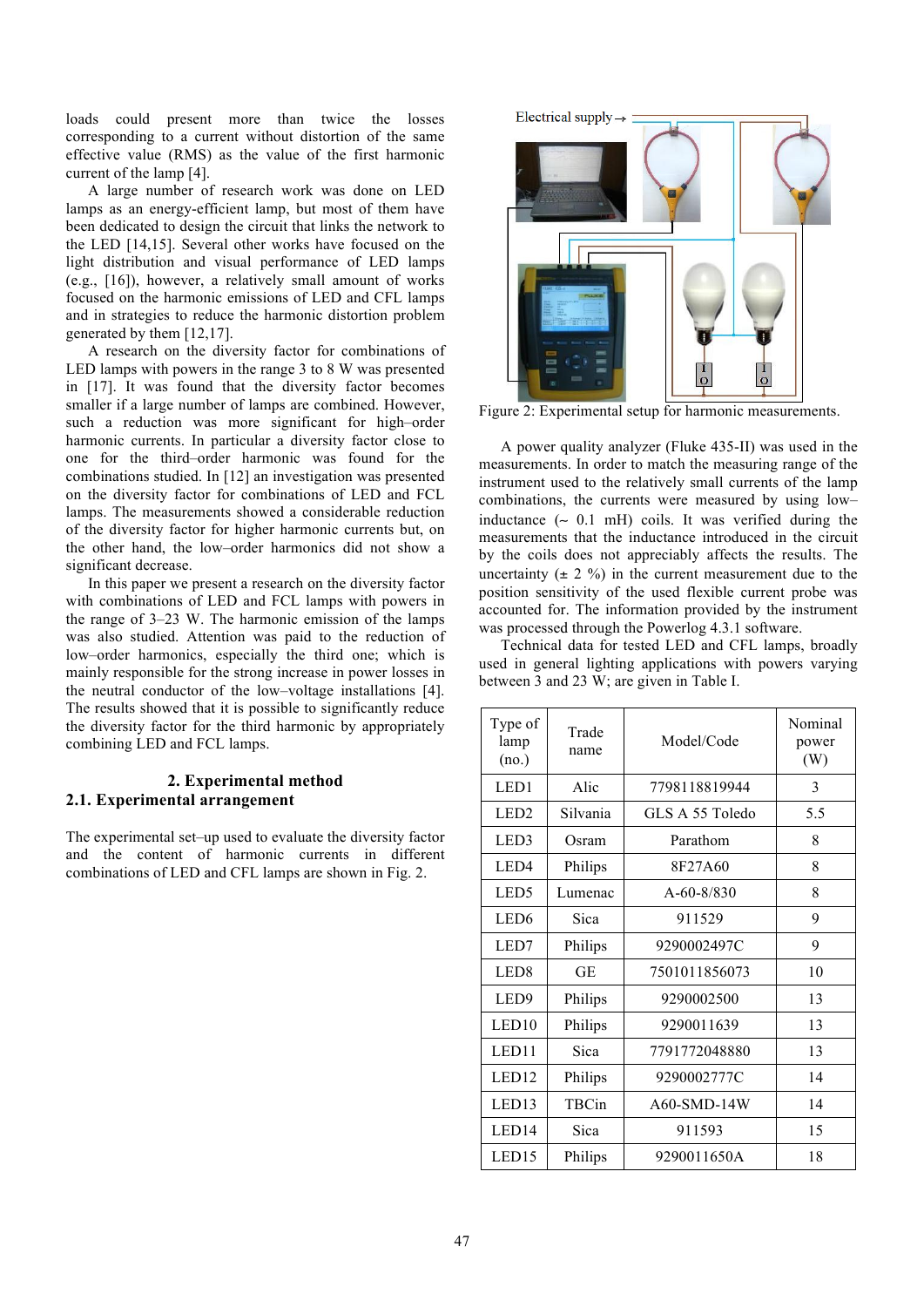| CFL1             | Sica     | 914178                    | 11 |
|------------------|----------|---------------------------|----|
| CFL <sub>2</sub> | Osram    | Duluxstar Mini<br>Twister | 13 |
| CFL <sub>3</sub> | Philips  | 8710163405421             | 15 |
| CFL4             | Silvania | 8710163405421             | 20 |
| CFL <sub>5</sub> | Philips  | Mini Twister WW           | 23 |

Table 1: Technical data for tested lamps.

#### **2.2. Experimental results and discussion**

Figure 3 shows the amplitude of the third harmonic current (expressed in per–unit of the fundamental harmonic) of the LEDs and CFLs given in Table I. The red line (representing a constant value of 0.86) indicates one of the criteria established by IEC 61000-3-2 for the harmonic emission limits for lamps having an active input power  $\leq 25$  W (i.e., that the third harmonic current should not exceed 86 % of the fundamental one).



Figure 3: Third–order harmonic current amplitude for the lamps used.

As it can be seen in Fig. 3, the lamps tested meet the quoted emission limit imposed by IEC, except one of them (LED6), which is slightly above it.



Figure 4: Voltage and current waveforms in one phase and current in the neutral.

Figure 4 shows the current in one phase and in the neutral conductor of a four-core cable that feeds a balanced load of three identical LED (one per phase). Specifically, Fig. 4 was obtained by testing LED lamps identified in Table 1 as LED4. It can be seen that the LED current is highly distorted with respect to a sinusoidal waveform, and that the fundamental frequency of the current in the neutral conductor is 150 Hz (i.e., the frequency of the third harmonic). Because the third–order harmonic currents (and their multiples) are zero–sequence, they are added at the neutral conductor. All experiments were done with an almost sinusoidal voltage waveform. The total harmonic distortion (THD) of the phase voltage waveform was relatively low  $(< 3 %)$ .

LED and CFL lamps from different manufacturers have different operating parameters. These differences in the operating parameters are due in part to the different topologies of the compact ac/dc converters used by manufacturers. In particular, diversity of topologies causes a diversity of phase angles and amplitudes of harmonic currents generated by these lamps. This leads to a lower vector sum than the arithmetical sum (which neglects phase angles) when different types of lamps are present, as described in [12,17].

In order to reduce the third–order harmonic currents by properly combining lamps that have an important phase difference in their corresponding harmonic currents (rather than combining lamps in a random way); the phase angle  $(\varphi_3)$  of the third–order harmonic currents was first measured (with respect to the fundamental harmonic voltage angle of the phase 1) for the CFL and LED lamps. The results are given in Table 2. Data in Table 2 correspond to time–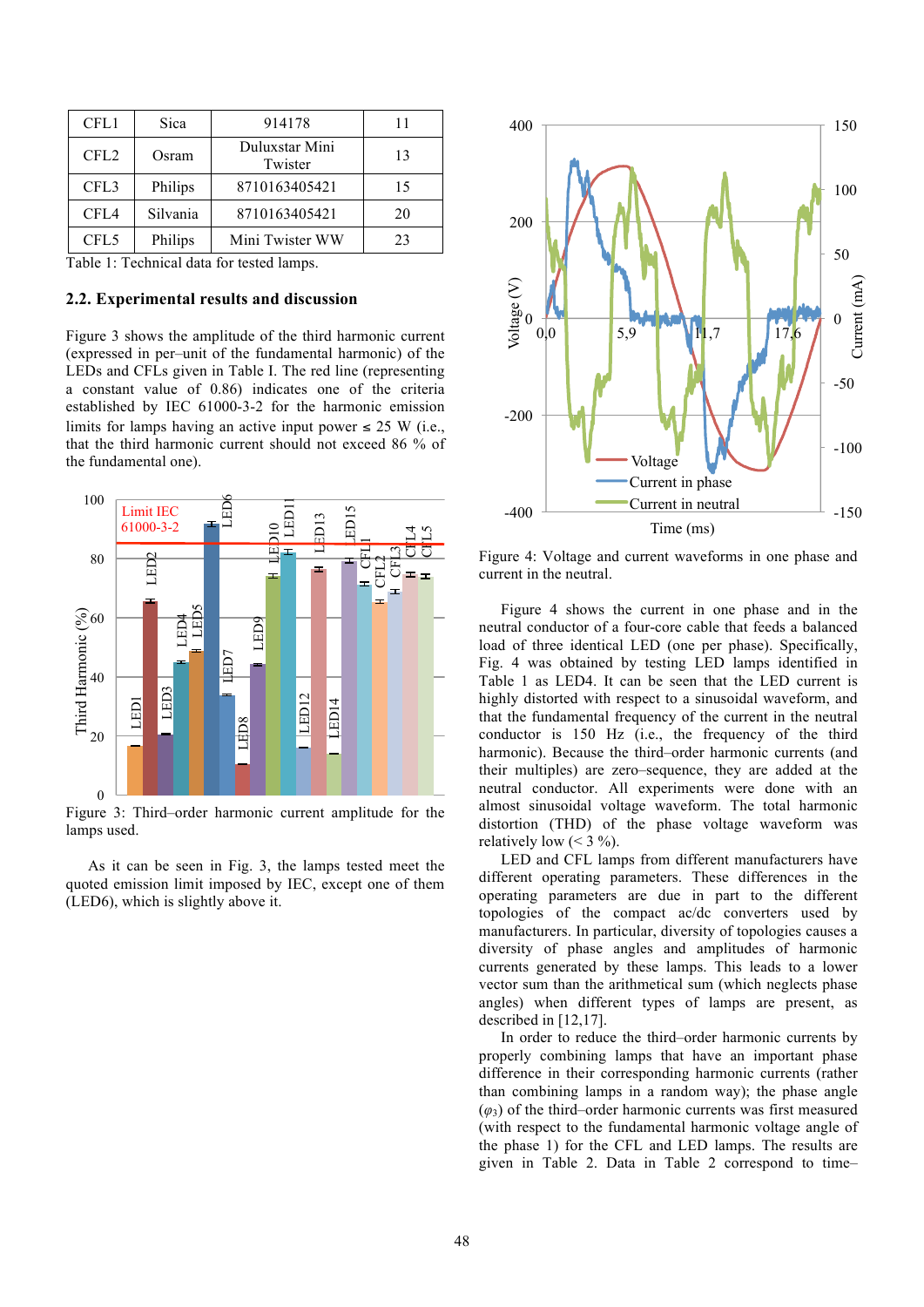averaged values over an interval of 5 minutes with a sampling rate of 1 S/s. The data were taken applying nominal voltage to the lamps once they acquired their stable working temperature.

| Lamp              | $\varphi_3$    | Lamp              | $\varphi_3$ |
|-------------------|----------------|-------------------|-------------|
| no.               | (degrees)      | no.               | (degrees)   |
| LED1              | 95             | LED11             | $-129$      |
| LED <sub>2</sub>  | $-112$         | LED <sub>12</sub> | $-33$       |
| LED3              | $-126$         | LED13             | $-126$      |
| LED <sub>4</sub>  | $-77$          | LED <sub>14</sub> | $-130$      |
| LED <sub>5</sub>  | $-9$           | LED15             | $-125$      |
| LED <sub>6</sub>  | $-153$         | CFL1              | $-114$      |
| LED7              | $-9$           | CFI.2             | $-111$      |
| LED <sub>8</sub>  | $-49$          | CFL <sub>3</sub>  | $-111$      |
| LED <sub>9</sub>  | $\overline{2}$ | CFL4              | $-119$      |
| LED <sub>10</sub> | $-126$         | CFL <sub>5</sub>  | $-108$      |

Table 2: Angle of the third–order harmonic current of the lamps used.

During the measurements, the phase angles of the third– order harmonic currents were remarkably stable as shows Fig. 5. The corresponding experimental uncertainty (mainly due to statistical fluctuations) was within  $\pm$  5 degrees.

In order to achieve a considerable attenuation effect of the third–order harmonic currents for a given combination of lamps, they not only should fulfill with the condition that its third–order harmonic be strongly out of phase (as is the case of LED1 and LED4 in Table 2), but in addition the amplitudes of each harmonic current should be similar; i.e., the ratio between the amplitude of the third–order harmonic current of each lamp should be approximately unity.



Figure 5: Stability of the phase angle of the third–order harmonic current for several lamps used in this work.

Table 3 shows the results of the ratio between the amplitudes of the third–order harmonic currents for several selected combinations type LED–LED and LED–CFL of the lamps used in this work. The corresponding experimental uncertainty (mainly due to statistical fluctuations) was within  $\pm$  7 %.

| Lamps<br>combination | Ratio between the amplitudes (rms)<br>of the third-order harmonic current<br>of each lamp of the combination. |
|----------------------|---------------------------------------------------------------------------------------------------------------|
| CFL5-LED15           | 1.1                                                                                                           |
| $LED10 - LED11$      | 1.1                                                                                                           |
| CFL3-LED9            | 1.8                                                                                                           |
| LED5-LED6            | 1.9                                                                                                           |
| LED9-LED11           | 1.9                                                                                                           |
| LED3-LED5            | 2.3                                                                                                           |
| CFL1-LED7            | 2.6                                                                                                           |
| LED6-LED7            | 2.8                                                                                                           |
| CFL1-LED3            | 4.6                                                                                                           |
| CFL3-LED12           | 4.7                                                                                                           |
| LED12–LED13          | 4.7                                                                                                           |
| CFL1-LED8            | 6.7                                                                                                           |
| CFL4-LED12           | 6.8                                                                                                           |

Table 3: Tested combinations of lamps.

To found the level of attenuation of the third–order harmonic currents as a consequence of the combinations of lamps, it is useful to define the diversity factor for the harmonic current, as the ratio between the vector sum (as measured) and the arithmetical sum (as calculated) of the third–order harmonic currents,

$$
DF_3 = \frac{|\text{vector sum of current harmonic}|}{\text{arithmetic sum of current harmonic}}.
$$
 (1)

Note that a value of  $DF_3 \approx 1$  indicates an inadequate combination of lamps, which generates a minimum attenuation of the third–order harmonic currents, whereas  $DF_3 \leq 1$  implies an optimum combination, with a maximum attenuation of this harmonic current.

Figure 6 shows the dependence of measured  $DF_3$  for selected lamp combinations on the difference between the corresponding phase angles of the third–order harmonic currents. The solid curves represent the diversity factor calculated for limit values of the ratio between the amplitudes of the third–order harmonic current of each lamp of the combination (values calculated for a ratio = 1 are indicated with a blue line while for a ratio  $= 7$  with a red line). Note that these values are close to the minimum and maximum ratios obtained in the different combinations proposed, as it was indicated in Table 3.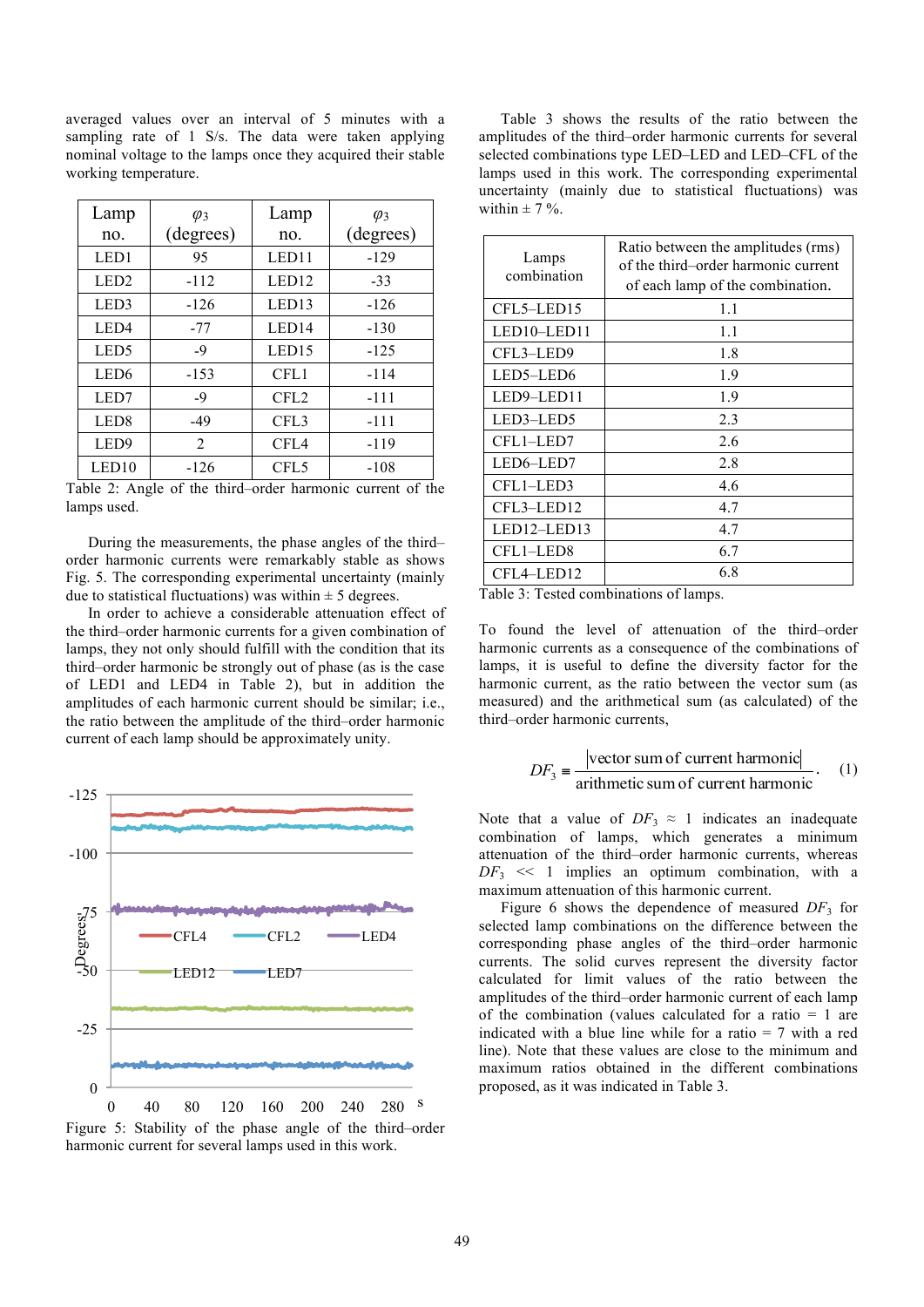

Figure 6: Attenuation of the third harmonic by combination of lamps. See text for details.

It is seen in Fig. 6 that a number of combination of LED and CFL lamps lead to a considerably decrease in the content of the third–order harmonic current. As expected, the maximum attenuation of the third harmonic amplitude is achieved with harmonic ratios close to 1 and for harmonic phase angle differences close to 180 º. These results are different from those reported by other studies [12,17] where lower order harmonics did not exhibit a very large reduction in amplitude. However, it should be noted that in [12,17] random combinations of lamps were used.

Note that the results presented in Fig. 6 were obtained combining two lamps; however, the same results could be obtained between two arbitrary sets of lamps, provided that each set is formed by the same number of elements.

Currently CFLs are being replaced by LEDs gradually and in several lighting installations, the two technologies coexist. From the point of view of the reduction of the third harmonic, the combinations of lamps of different technologies are usually convenient. For the lamps evaluated (see Table 1), the change of technology (CFL to LED), not only improves the level of illumination and reduces the content of third harmonic, but also decreases the active power demanded by the installation and, reducing also the environmental impact.

In the case of lighting applications of significant power demand, the case this paper is dedicated to, the single–phase lighting loads are typically powered by four-core cable networks and the loads are distributed as evenly as is possible between the phases. In these large lighting applications the effect of the unbalances due to small

asymmetries in the lighting loads distribution or random breakage of some lamps cannot significantly affect the harmonic current regime.



Figure 7: Harmonic currents content in one phase conductor of a four–core cable for a selected LED–LED combination.

In order to better show the contribution of the proposed solution, the measured spectrum of the harmonic currents (expressed in per–unit of the fundamental harmonic current), both in one phase and in the neutral conductor of a four–core cable, feeding balanced single–phase loads formed by selected LED–LED combination is shown in Fig. 7 and 8, respectively. The corresponding spectrums for the individual lamps are also shown. Harmonic currents up to the order  $h =$ 19 were measured. In addition, the RMS value of the total current in both conductors is presented in Fig. 7 and 8.

It is seen in Fig. 7 that the selected LED combination leads to a significant decrease in the third–order harmonic content of the line current. Notice also that the RMS value of the total current of the combination is considerable lower than the corresponding value of the individual lamp having the higher harmonic content of the combination (LED6), being similar to that of the LED5.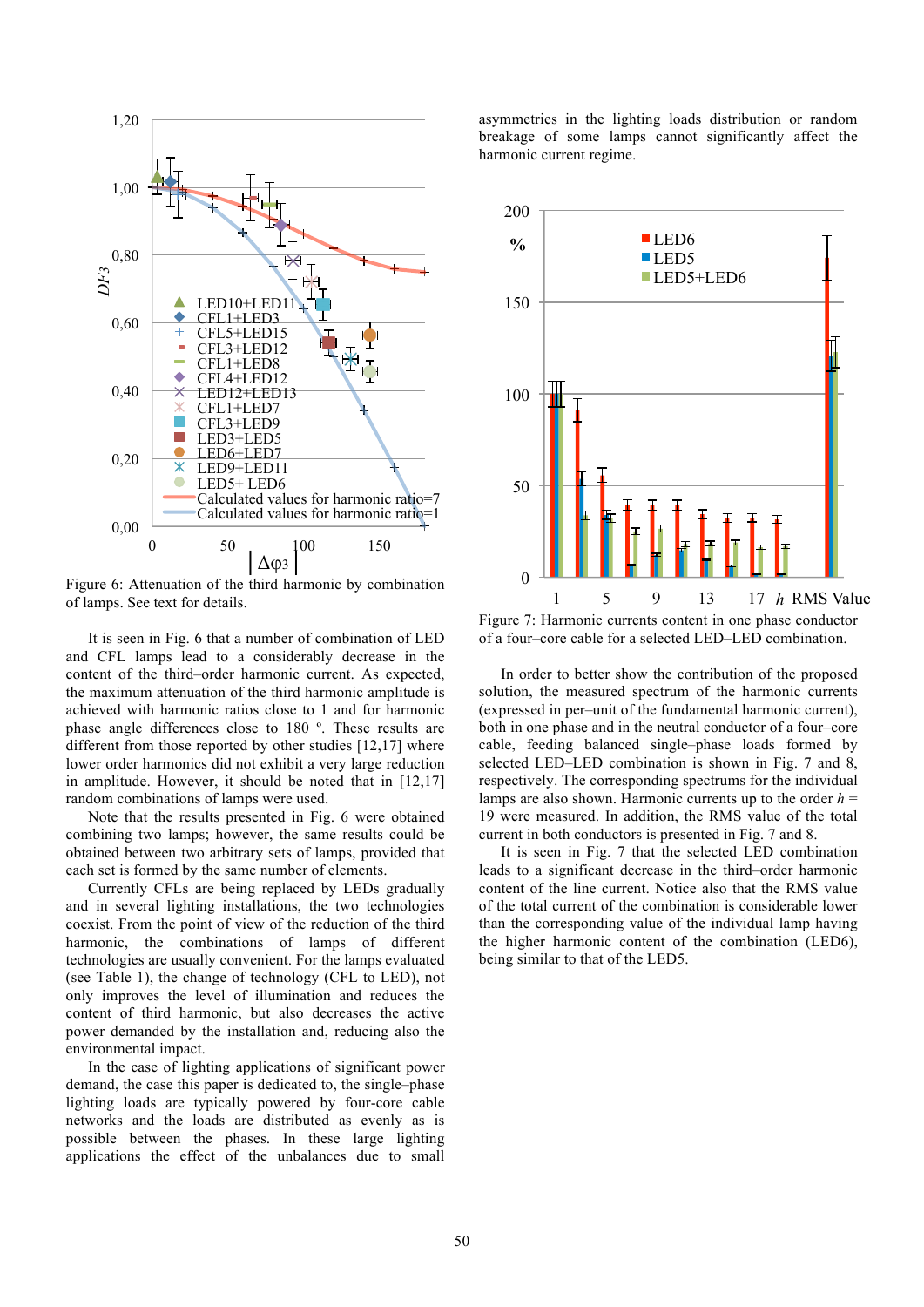

Figure 8: Harmonic currents content in the neutral conductor of a four–core cable for a selected LED–LED combination.

As it can be seen in Fig. 8, the RMS value of the total current of the combination is strongly reduced with respect to that of the LED6, mostly due to a decrease in the content of the third–order harmonic current, although some reduction is also observed for the high–order harmonics. It is important to note that the current of the LED6 has a strong component of the third–order harmonic (exceeding the emission limit imposed by IEC as quoted in Section 1) and also of high–order harmonics  $(h = 9$  and 15). As the overall harmonic power losses in the neutral conductor depend on the RMS value of the total current, a marked reduction in the harmonic losses with respect to that of the LED6 (and even with respect to the LED5) is expected for the tested lamps combination.

Notice also the negligible–small value of the first–order harmonic current in the neutral conductor due to the balanced loading of the cable. The small residuals observed are due in part to small asymmetries attributable to the constructive differences between the lamps tested.

The cable harmonic power losses can be approximately calculated by the following formula,

$$
P_{loss} = 3 \sum_{h=1}^{19} I_{RMS}^{2}(h) R_{ac}(h) + \sum_{h=1}^{19} I_{RMSN}^{2}(h) R_{acN}(h), (2)
$$

being the first term on the right–hand side of (2) the losses in the phase conductors, and the second term the losses in the neutral conductor.  $(I_{RMS}(h)$  and  $I_{RMSN}(h)$  are the RMS value of the harmonic current of order *h* in the phase and neutral conductor, and  $R_{ac}(h)$  and  $R_{ac}(\theta)$  are the ac resistance of the phase and neutral conductors at the frequency of the harmonic of order *h*, respectively).

To quantify the reduction in the harmonic power losses

due to the lamps combination, it is useful to compare the above calculated cable losses (2) with the losses produced in an identical cable but carrying an undistorted electric current of the same RMS value as the first harmonic current of the distorted current. To do this, the cable losses ratio defined as,

$$
\tilde{\mathcal{E}} = \frac{P_{loss}}{3I_{RMS}^2(1)R_{ac}(1) + I_{RMSN}^2(1)R_{acN}(1)},
$$
(3)

(the first–order harmonic current in the neutral conductor is due to small asymmetries in the single–phase loads) was calculated on the basis of the measured data by neglecting the influence of the harmonic frequency on the resistance of the conductors (i.e., the conductor radius is small as compared to the characteristic skin penetration length and the distances of the nearby conductors are large as compared to the conductor radius [4]). For a neutral conductor having a cross–section equal to the half of the phase conductors section [13], it results in a value of 9.6, 3.3 and 2.8 for the individual lamps LED6 and LED 5, and for the combination; respectively, thus showing that the tested lamps combination leads to a significant decrease in the power harmonic losses. A similar result can be obtained for other lamps combination provided that the diversity factor for the third–order harmonic current of the arrangement is small enough.

Note that in lighting loads of substantial power demand such as those considered in this work, it would be convenient from the point of view of the reduction of the power losses, to connect the LED lamps between lines (rather than between a line and the neutral conductor). In such a case the third–order harmonic currents (and their multiples) cannot flow through the network since the return path through the neutral conductor does not exist. This suggests the convenience of having LED lamps including ac/dc converters designed to operate as two–phase loads. As quoted before, a large number of the existing low–voltage installations present a neutral conductor with a reduced section (about half of the phase conductor) [13]. These installations when feeding LED loads could present more than twice the losses corresponding to a current without distortion of the same RMS as the value of the first harmonic current of the lamps [4]; thus, a marked reduction (over ∼ 50 %) in the overall harmonic power losses can be expected if the LED lamps (having ac/dc converters designed to operate as two–phase loads) are connected between lines instead as single–phase loads.

#### **3. Conclusions**

An experimental investigation of diversity factors for LED (light emitting diode) in combination with CFL (compact fluorescent lamps) and LED lamps with nominal powers < 25 W was presented in this paper. In contrast to other works, attention was paid to the reduction of low– order harmonics, especially the third one; which is mainly responsible for the strong increase in power losses in the neutral conductor of the low–voltage installations. The results showed that a number of selected combination of LED and CFL lamps lead to a considerable decrease in the